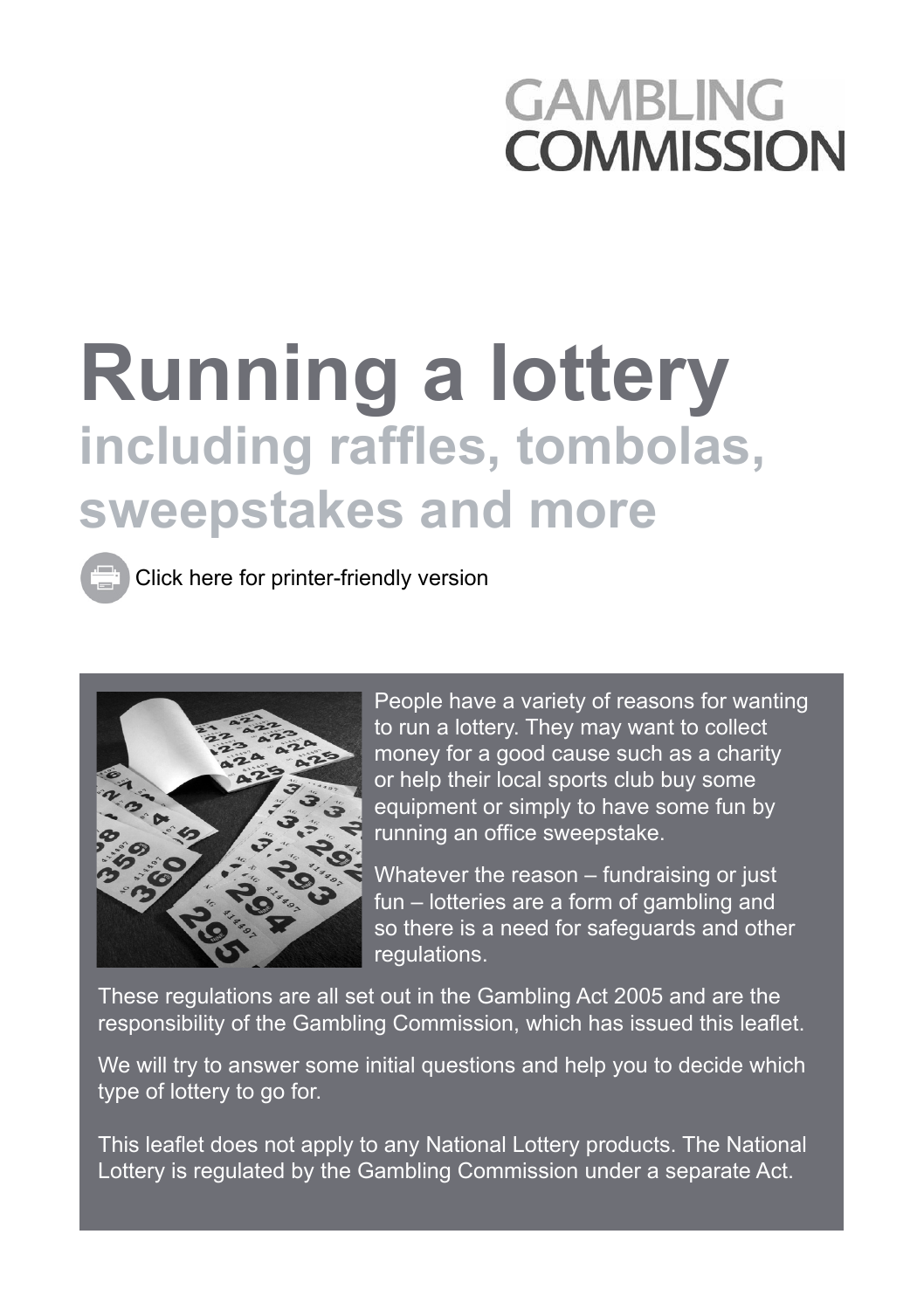### **What exactly is a lottery?**

A lottery is a kind of gambling which has three essential ingredients:

- You have to pay to enter the game
- There is always at least one prize
- Prizes are awarded purely on chance



A typical small-scale lottery is a raffle where players buy a ticket with a number on it. The tickets are randomly drawn and those holding the same numbered ticket win a prize.

Another version is a sweepstake, for example, where the participants pay to randomly draw the names of a horse in a race. The person who draws the winning horse wins the entry money.

There are other versions too, such as a tombola - often found at a funday or summer fete; or a 100 club which is often a weekly event organised, for members only, by a PTA.

As well as the three elements of a lottery outlined above, they all (with the exception of incidental lotteries) have something else in common: while there is no maximum price for a ticket, in each lottery all tickets must cost the same. That way, everyone has the same chance of winning for the same outlay. Incidental lotteries are the exception to this rule and do not have specific ticket requirements.

#### **Types of lottery under the Gambling Act 2005**

For legal reasons, the Gambling Act has created eight categories of lottery, each of which has its own dos and don'ts. Here is a short description of them, together with a table on the back page to answer some initial queries.

**These types of lottery require permission, find out more about them in** *[Promoting society and local authority lotteries](http://www.gamblingcommission.gov.uk/pdf/Promoting-society-and-local-authority-lotteries.pdf)* **a publication on the Commission website.**

**Small society lotteries** The society in question must be set up for noncommercial purposes eg sports, cultural or charitable. There is a top limit of £20,000 in ticket sales.

**Large society lotteries** Similar to the small society lottery, but there is a minimum of £20,000 in ticket sales.

**Local authority lotteries** Run by the local authority, to help with any expenditure it normally incurs. They must hold a Gambling Commission licence.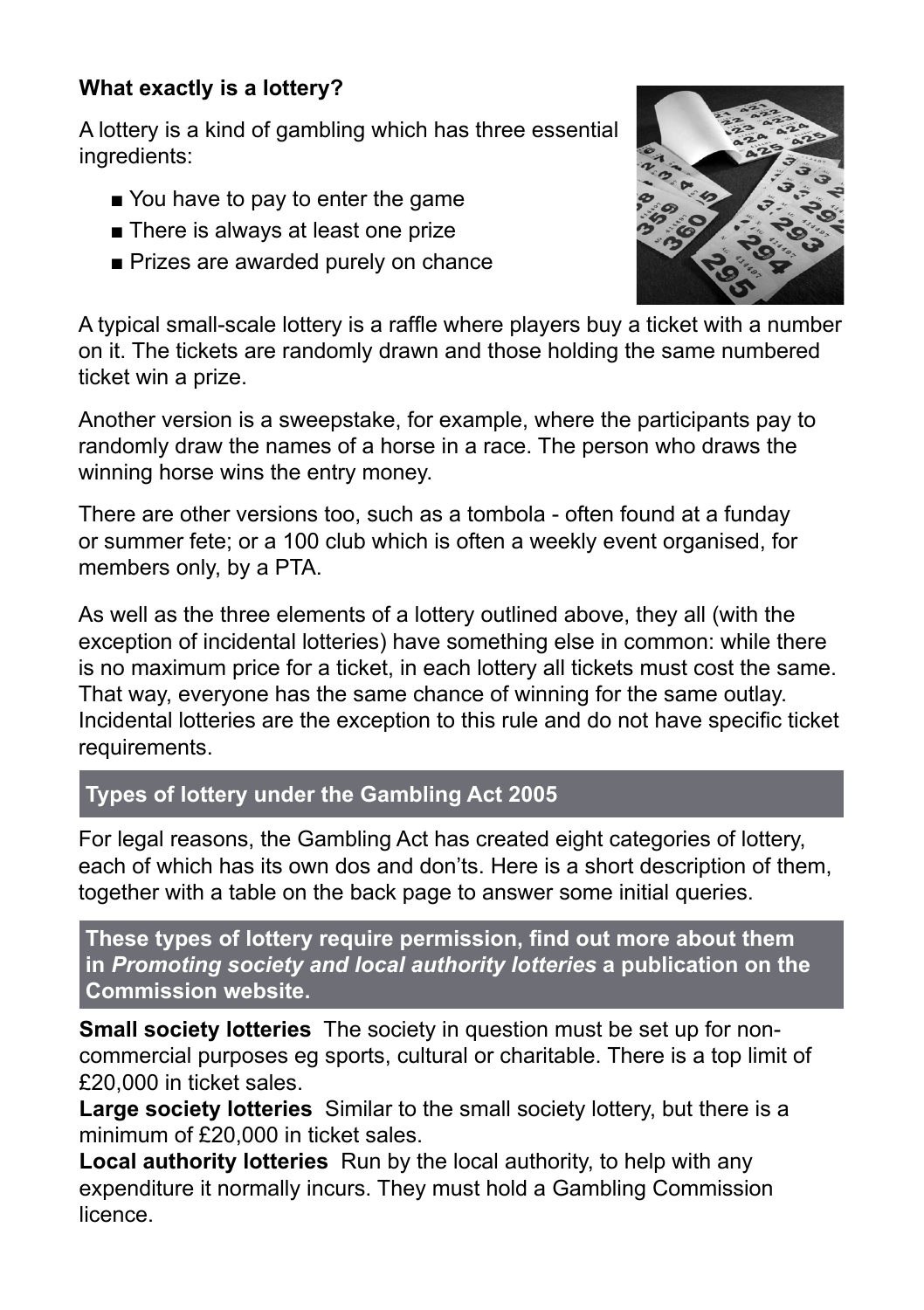**These types of lottery do not require permission, find out more about them in** *Organising small lotteries* **[a publication on our website.](http://www.gamblingcommission.gov.uk/pdf/organising-small-lotteries.pdf)**



**Private society lotteries** Must raise money for the purposes for which the society is conducted or to raise funds to support a charity or good cause. No rollovers.

**Work lotteries/Residents' lotteries** Only for colleagues who work at the same single set of premises/people who live on the same single set of premises. No rollovers. Must either:

- Make no profit (ie all the proceeds are used for reasonable expenses and prizes)
- Or be to raise funds for a charity or good cause.

**Customer lotteries** These can only be run by a business, at its own premises and for its own customers. No prize can be more than £50 in value. This type of lottery cannot make a profit, and so is unsuitable for fundraising. No rollovers.

**Incidental lotteries** These can be held at commercial events (such as exhibitions) or non-commercial events (such as school fetes) and must be for charitable or other good causes. They cannot be run for private or commercial gain.

All tickets must be sold at the location/time of the event but the draw can be at the event or after it has finished. Promoters of the lottery may deduct from the proceeds of the lottery no more than £100 for expenses and no more than £500 spent on prizes (other prizes may be donated). No rollovers.

#### **The following refers to the table on the back page**

| <b>System A</b>                                                                                                                                                      | <b>System B</b>                                                                                                                                                                                                                   | <b>System C</b>                                                                                                                                                                                                         | <b>System D</b>                                                                              |
|----------------------------------------------------------------------------------------------------------------------------------------------------------------------|-----------------------------------------------------------------------------------------------------------------------------------------------------------------------------------------------------------------------------------|-------------------------------------------------------------------------------------------------------------------------------------------------------------------------------------------------------------------------|----------------------------------------------------------------------------------------------|
| Tickets must show<br>the name of the<br>society or local<br>authority, the ticket<br>price, the name<br>and address of the<br>organiser and the<br>date of the draw. | Tickets must show the<br>name and address of<br>the organiser, the ticket<br>price, any restrictions as<br>to who may or may not<br>buy a ticket, and state<br>that the rights created<br>by the ticket are non-<br>transferable. | A ticket must be<br>provided but there<br>are no specific<br>requirements for<br>tickets. The price<br>payable for each ticket<br>must be the same and<br>the rights created by<br>the ticket are non-<br>transferable. | A ticket must<br>be provided<br>but there are<br>no specific<br>requirements<br>for tickets. |